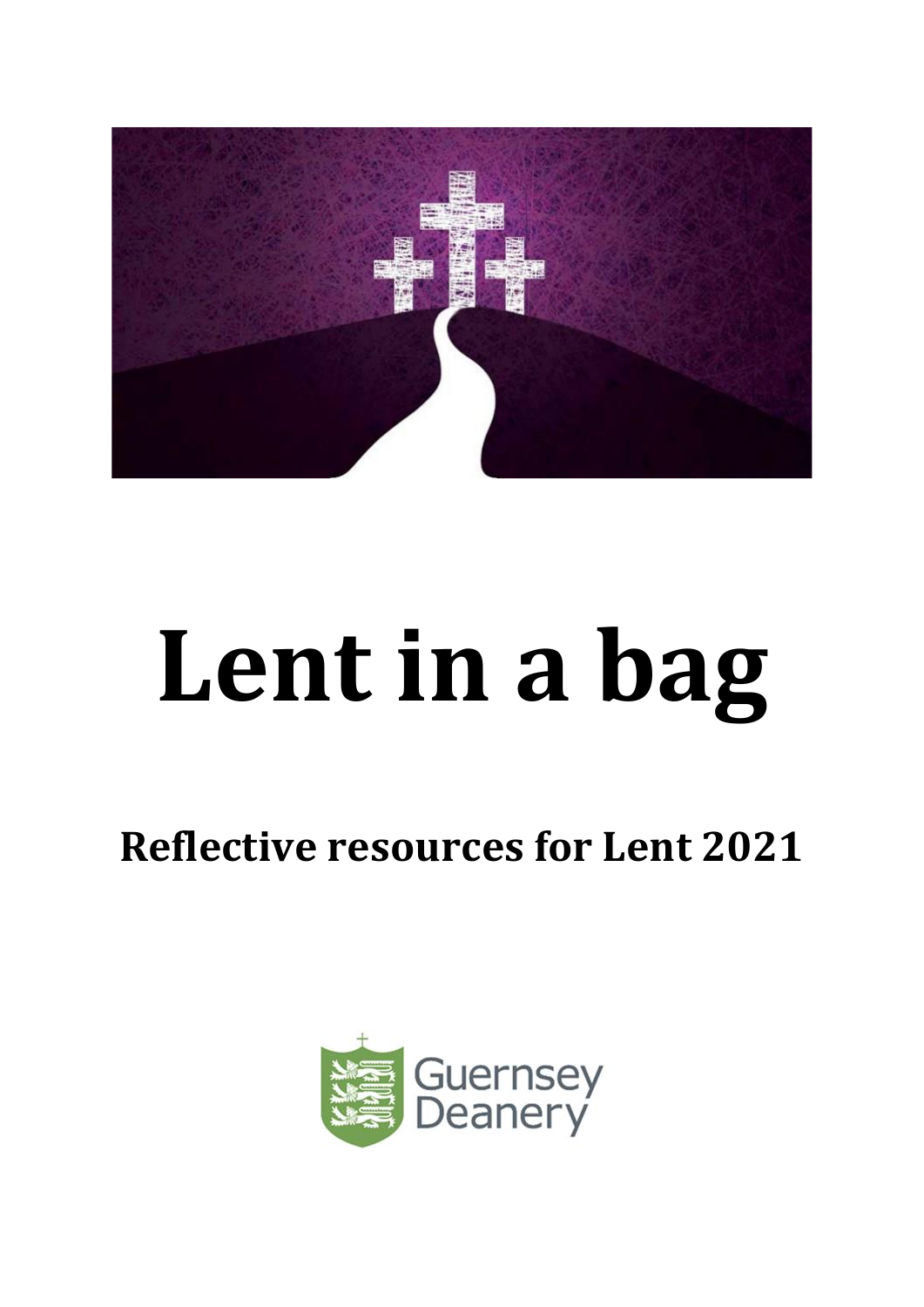### **LENT IN A BAG**

**This is a suggestion for your thoughts and prayer during Lent.**

**You may like to make up a small bag containing the following items:** 

- **a small amount of sand in a jar or bag**
- **a pebble**
- **a picture or symbol of a person**
- **a candle**

**Alternatively, you may prefer to use the images in this booklet to guide you.**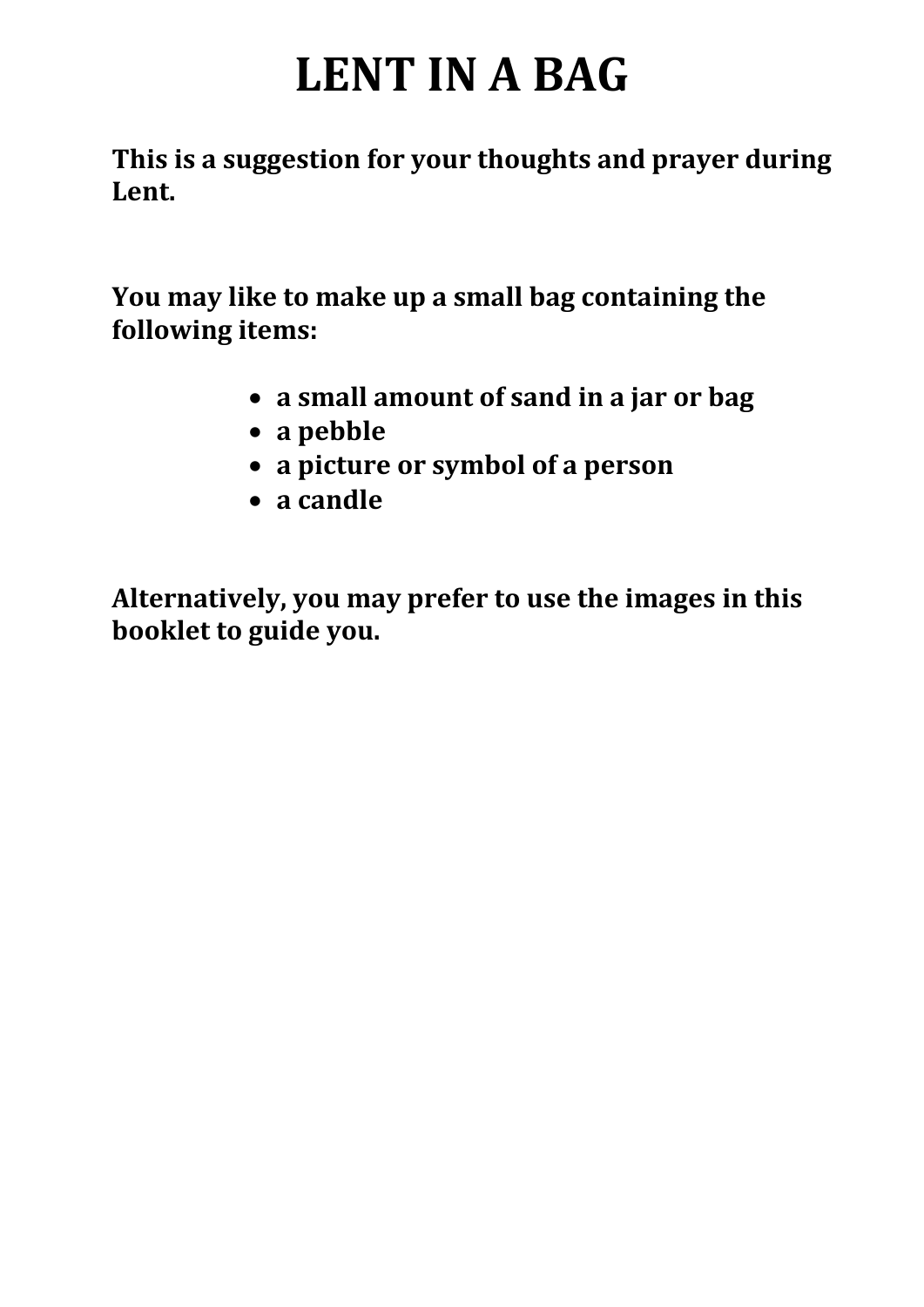#### *Here are two suggestions for using the contents of your bag:*

1. Choose one night of the week and invite those around your table to pick one of the symbols as a starting point for conversation for the whole group, including children.

2. For your own devotion, daily or weekly, choose one of the symbols for your own reflection as you make your way through the season of Lent.

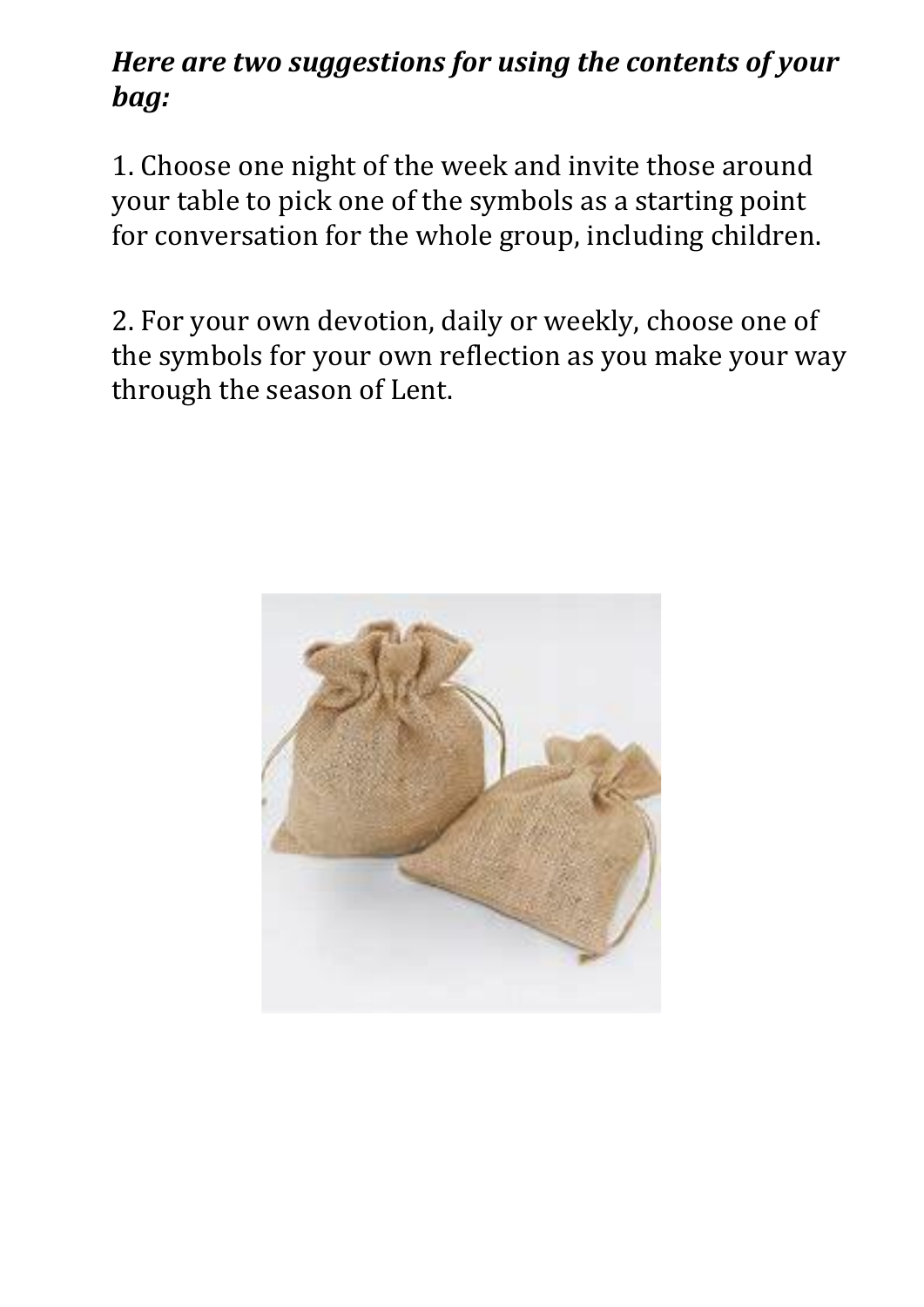## **Sand**



**Between his baptism and the beginning of his adult ministry, Jesus went into the wilderness for 40 days, 'to be tested'.** 

- What constitutes wilderness in your life?
- What have you learned there? What might you learn there?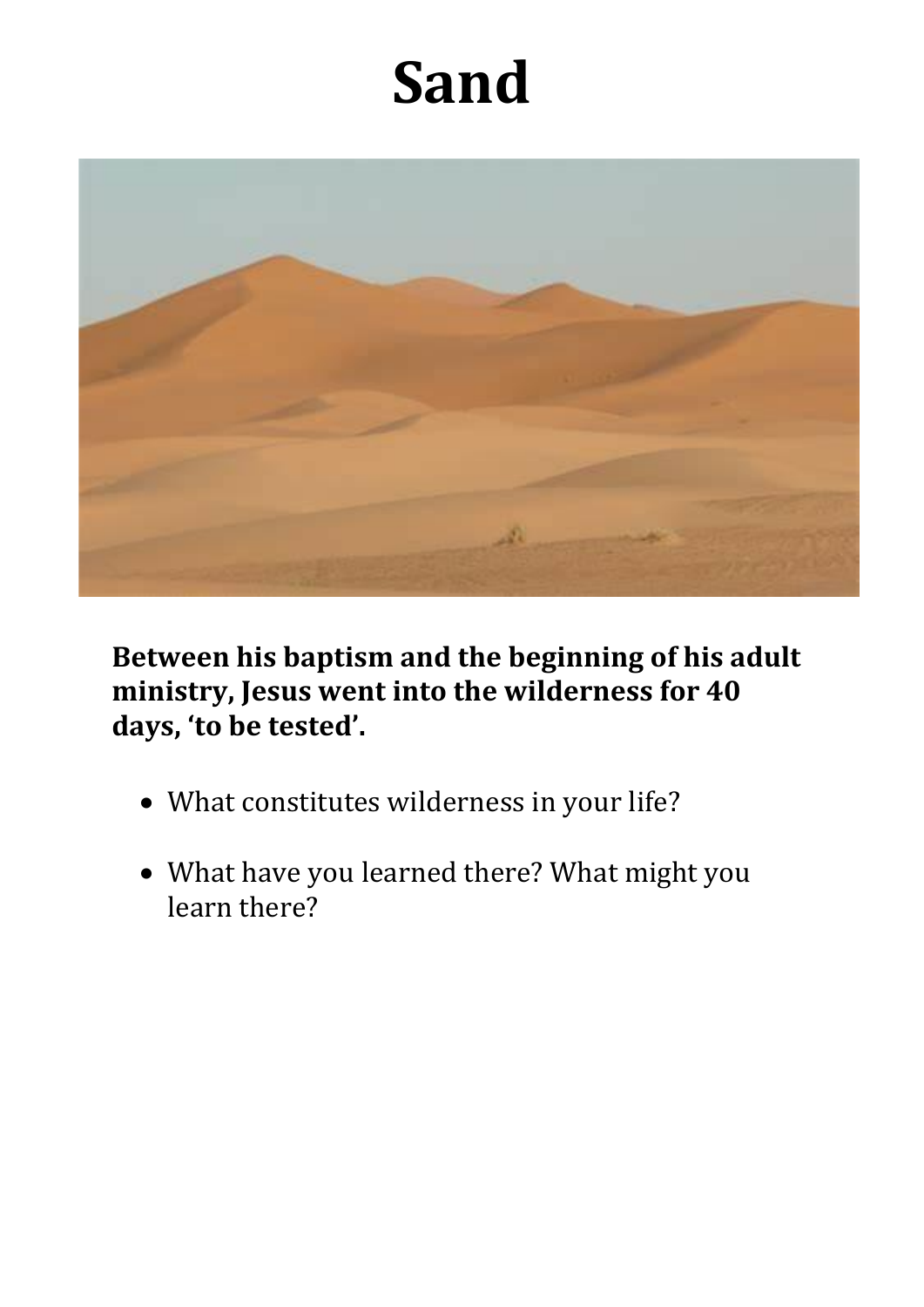*You may wish to read the story of Jesus wandering in the desert.* 

#### **Luke 4.1-11**

#### **The Temptation of Jesus**

Jesus, full of the Holy Spirit, returned from the Jordan and was led by the Spirit in the wilderness, where for forty days he was tempted by the devil. He ate nothing at all during those days, and when they were over, he was famished. The devil said to him, 'If you are the Son of God, command this stone to become a loaf of bread.' Jesus answered him, 'It is written, "One does not live by bread alone." '

Then the devil led him up and showed him in an instant all the kingdoms of the world. And the devil said to him, 'To you I will give their glory and all this authority; for it has been given over to me, and I give it to anyone I please. If you, then, will worship me, it will all be yours.' Jesus answered him, 'It is written, "Worship the Lord your God, and serve only him." '

Then the devil took him to Jerusalem, and placed him on the pinnacle of the temple, saying to him, 'If you are the Son of God, throw yourself down from here, for it is written, "He will command his angels concerning you, to protect you", and

"On their hands they will bear you up, so that you will not dash your foot against a stone." '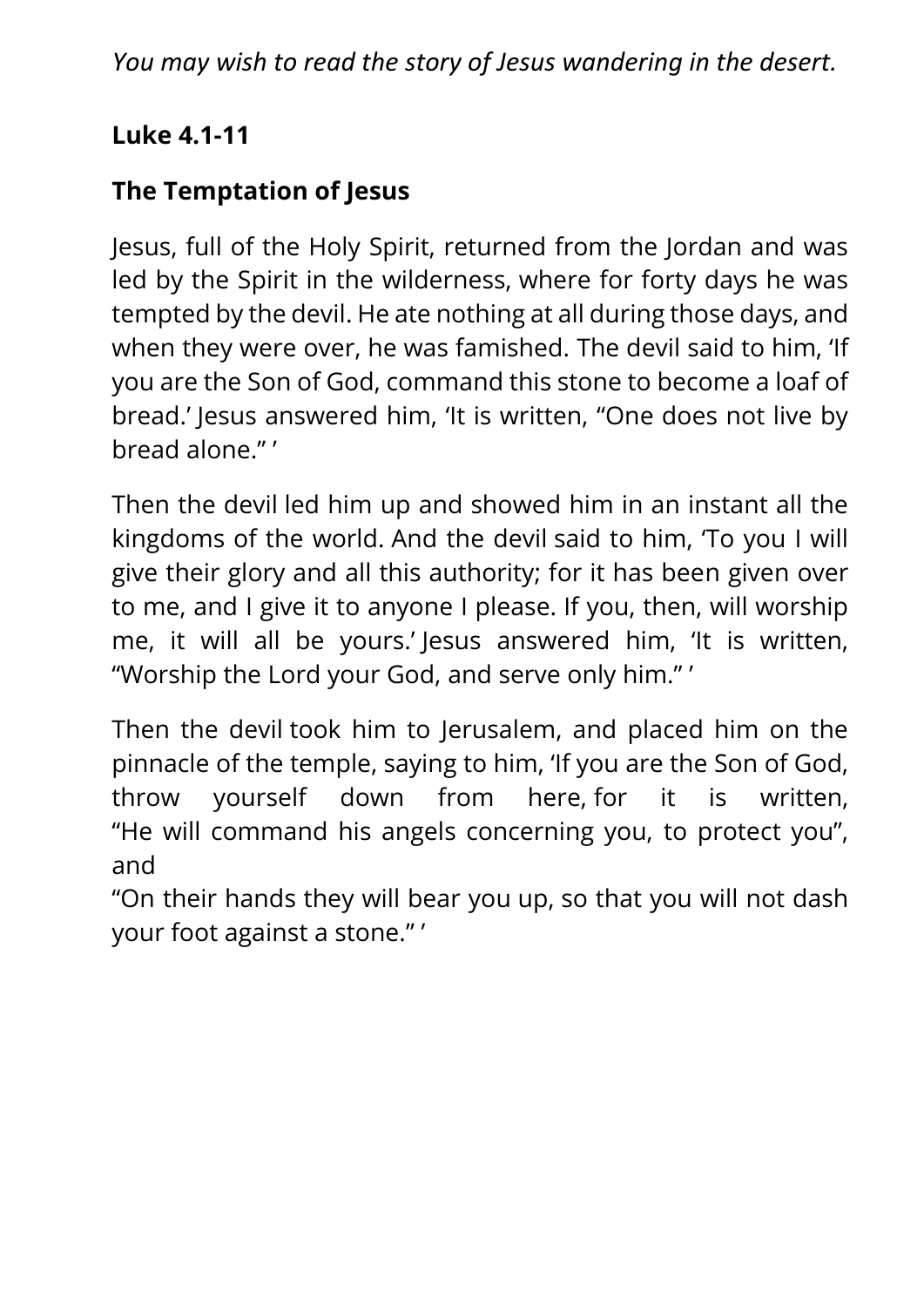# **Rock**



**While in the wilderness, Jesus was invited to transform stone into bread. Though he resisted the temptation there and then, he became justly renowned for feeding people who were hungry for food, or for love, or for a word of encouragement, or for simple acceptance.** 

• Might there be a stony place in you that needs transforming? Some attitude or habit that, with a little attention, might even become a gift for you and others?

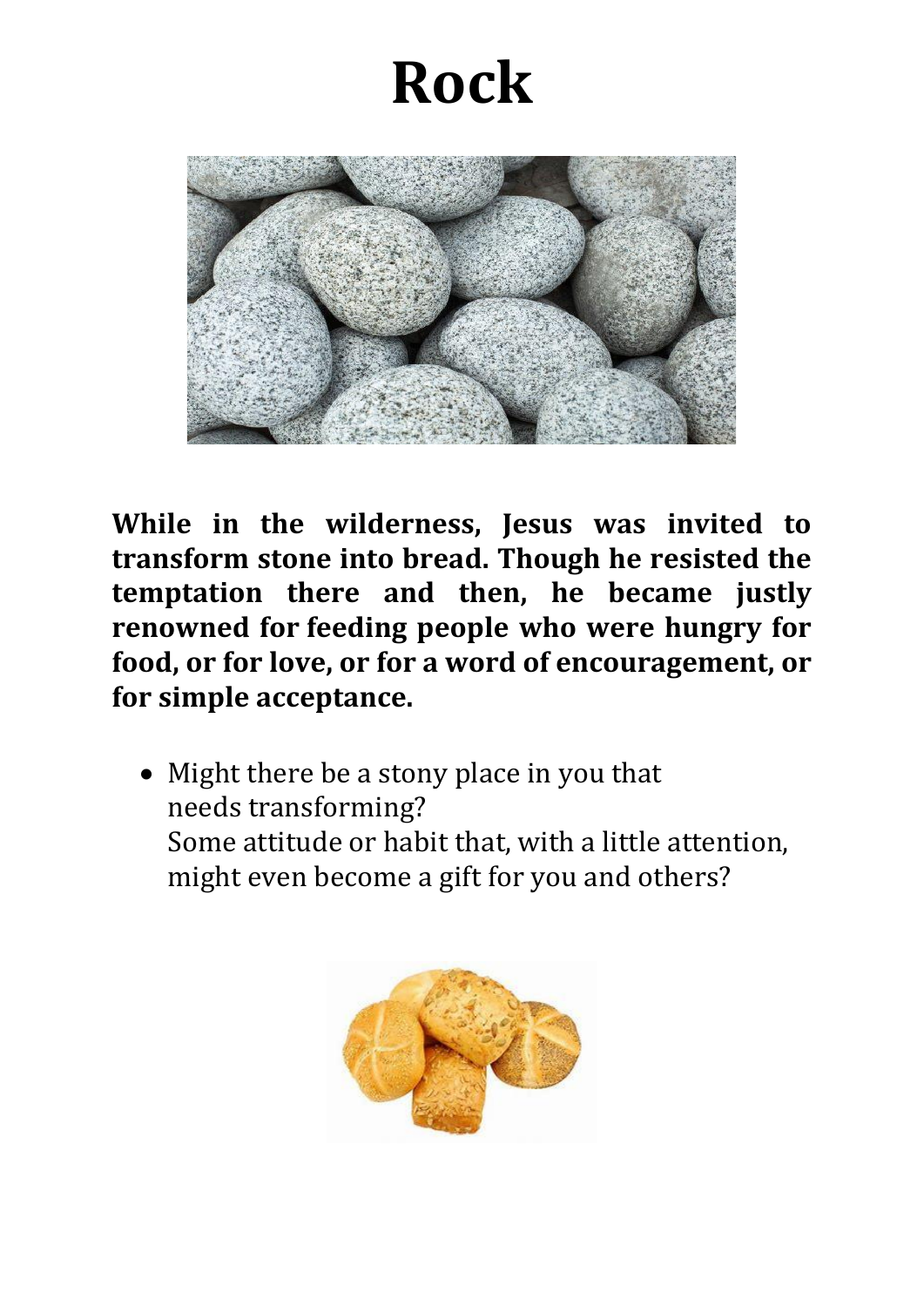*You may wish to read the story of Zacchaeus.* 

#### **Luke 19.1-10**

#### **Jesus and Zacchaeus**

He entered Jericho and was passing through it. A man was there named Zacchaeus; he was a chief tax-collector and was rich. He was trying to see who Jesus was, but on account of the crowd he could not, because he was short in stature. So he ran ahead and climbed a sycamore tree to see him, because he was going to pass that way. When Jesus came to the place, he looked up and said to him, 'Zacchaeus, hurry and come down; for I must stay at your house today.' So he hurried down and was happy to welcome him. All who saw it began to grumble and said, 'He has gone to be the guest of one who is a sinner.' Zacchaeus stood there and said to the Lord, 'Look, half of my possessions, Lord, I will give to the poor; and if I have defrauded anyone of anything, I will pay back four times as much.' Then Jesus said to him, 'Today salvation has come to this house, because he too is a son of Abraham. For the Son of Man came to seek out and to save the lost.'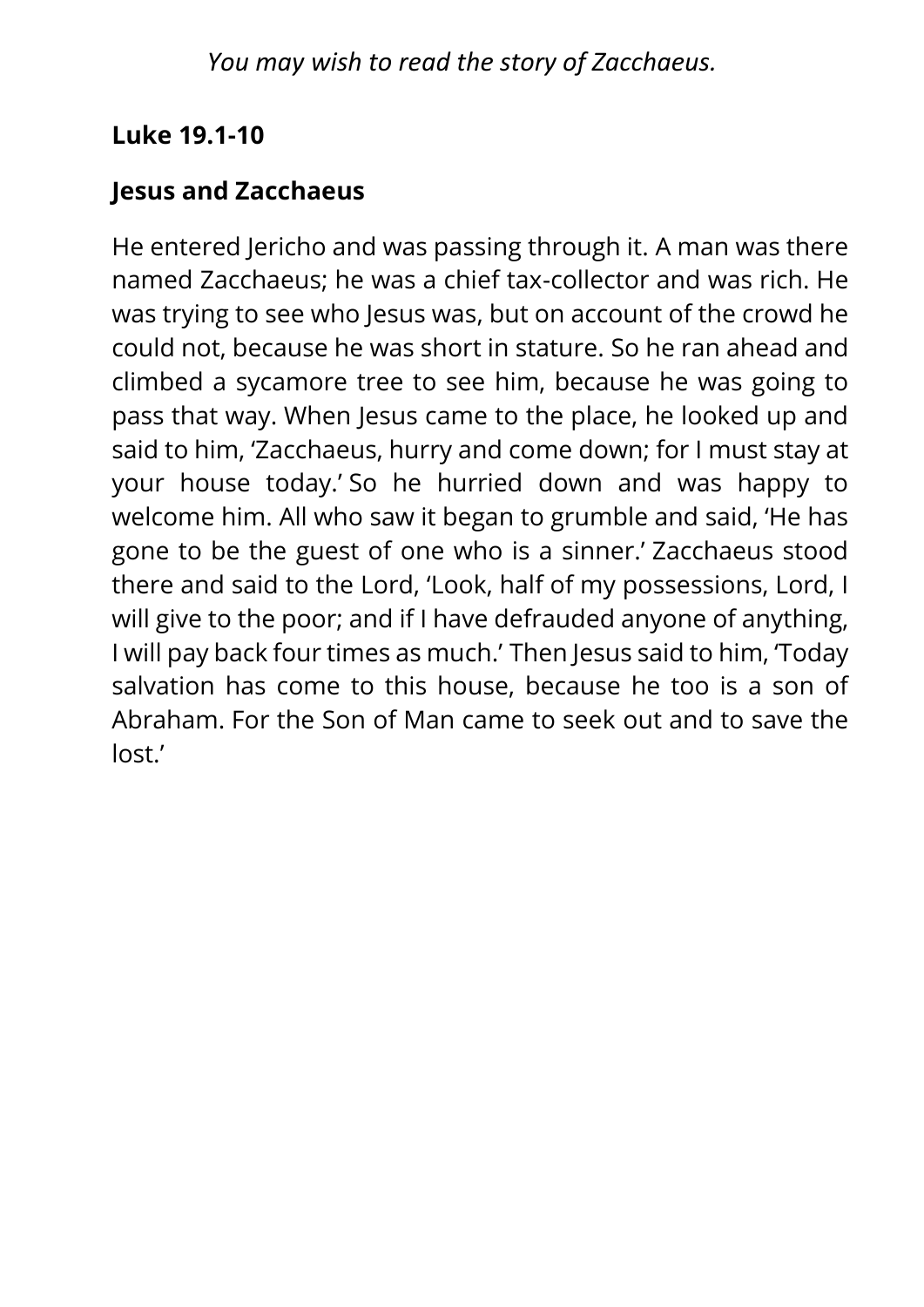# **Human Figure**



**Because Jesus was, as we confess, fully human, he gets us, understands us from inside our skin, and knows from experience that we're each capable of great things, Godly things. And no matter what we do, he keeps on inviting us to join us in his work which has become our own.** 

• As you enter this Lent, what might you plan to do over these 40 days so that come Easter you will more closely reflect the Christ who lives in and through you?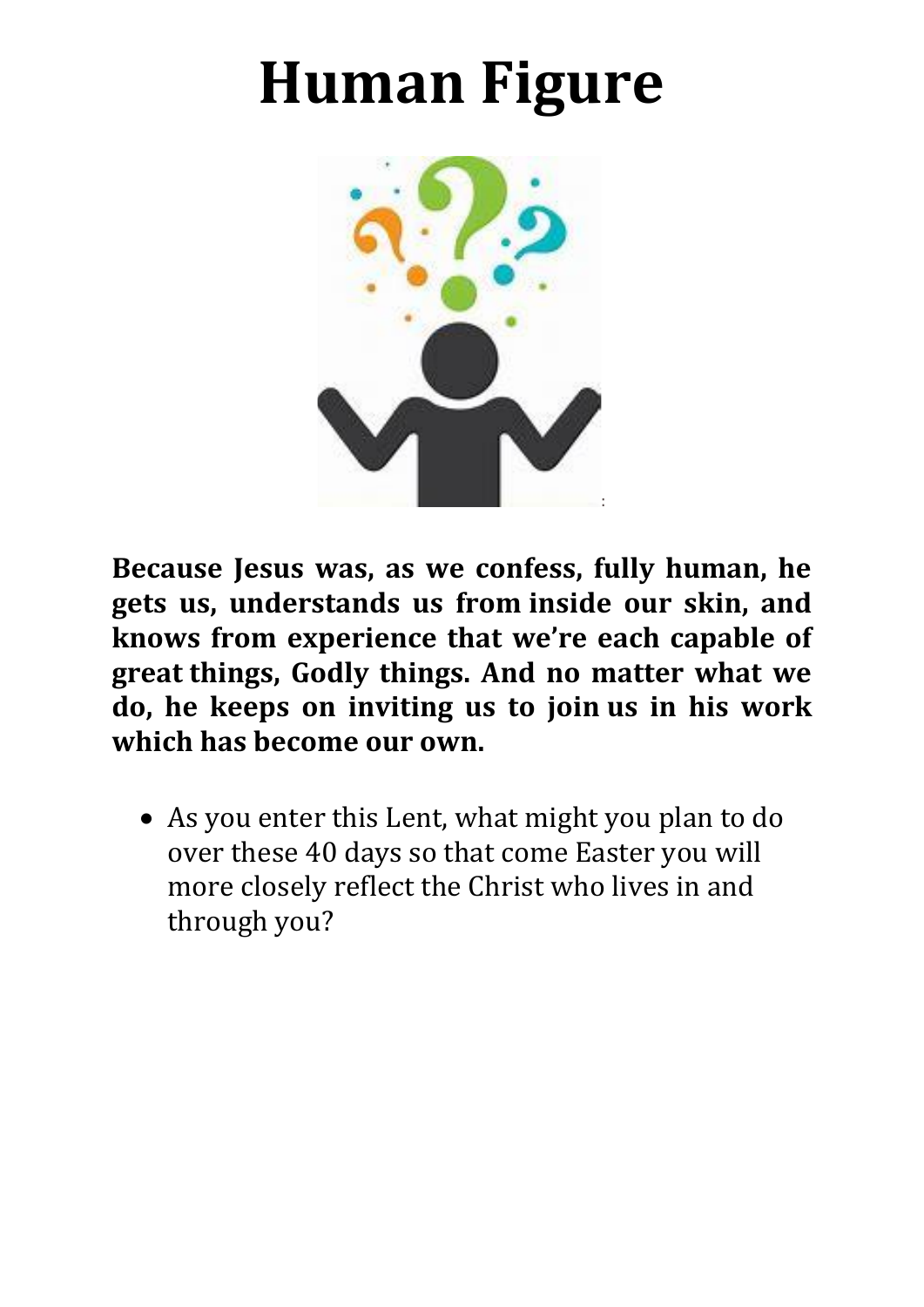*You may wish to read the story of Jesus washing the disciple's feet.* 

#### **John 13. 1-17**

#### **Jesus Washes the Disciples' Feet**

Now before the festival of the Passover, Jesus knew that his hour had come to depart from this world and go to the Father. Having loved his own who were in the world, he loved them to the end. The devil had already put it into the heart of Judas son of Simon Iscariot to betray him. And during supper Jesus, knowing that the Father had given all things into his hands, and that he had come from God and was going to God, got up from the table, took off his outer robe, and tied a towel around himself. Then he poured water into a basin and began to wash the disciples' feet and to wipe them with the towel that was tied around him. He came to Simon Peter, who said to him, 'Lord, are you going to wash my feet?' Jesus answered, 'You do not know now what I am doing, but later you will understand.' Peter said to him, 'You will never wash my feet.' Jesus answered, 'Unless I wash you, you have no share with me.' Simon Peter said to him, 'Lord, not my feet only but also my hands and my head!' Jesus said to him, 'One who has bathed does not need to wash, except for the feet, but is entirely clean. And you are clean, though not all of you.' For he knew who was to betray him; for this reason he said, 'Not all of you are clean.'

After he had washed their feet, had put on his robe, and had returned to the table, he said to them, 'Do you know what I have done to you? You call me Teacher and Lord—and you are right, for that is what I am. So if I, your Lord and Teacher, have washed your feet, you also ought to wash one another's feet. For I have set you an example, that you also should do as I have done to you. Very truly, I tell you, servants are not greater than their master, nor are messengers greater than the one who sent them. If you know these things, you are blessed if you do them.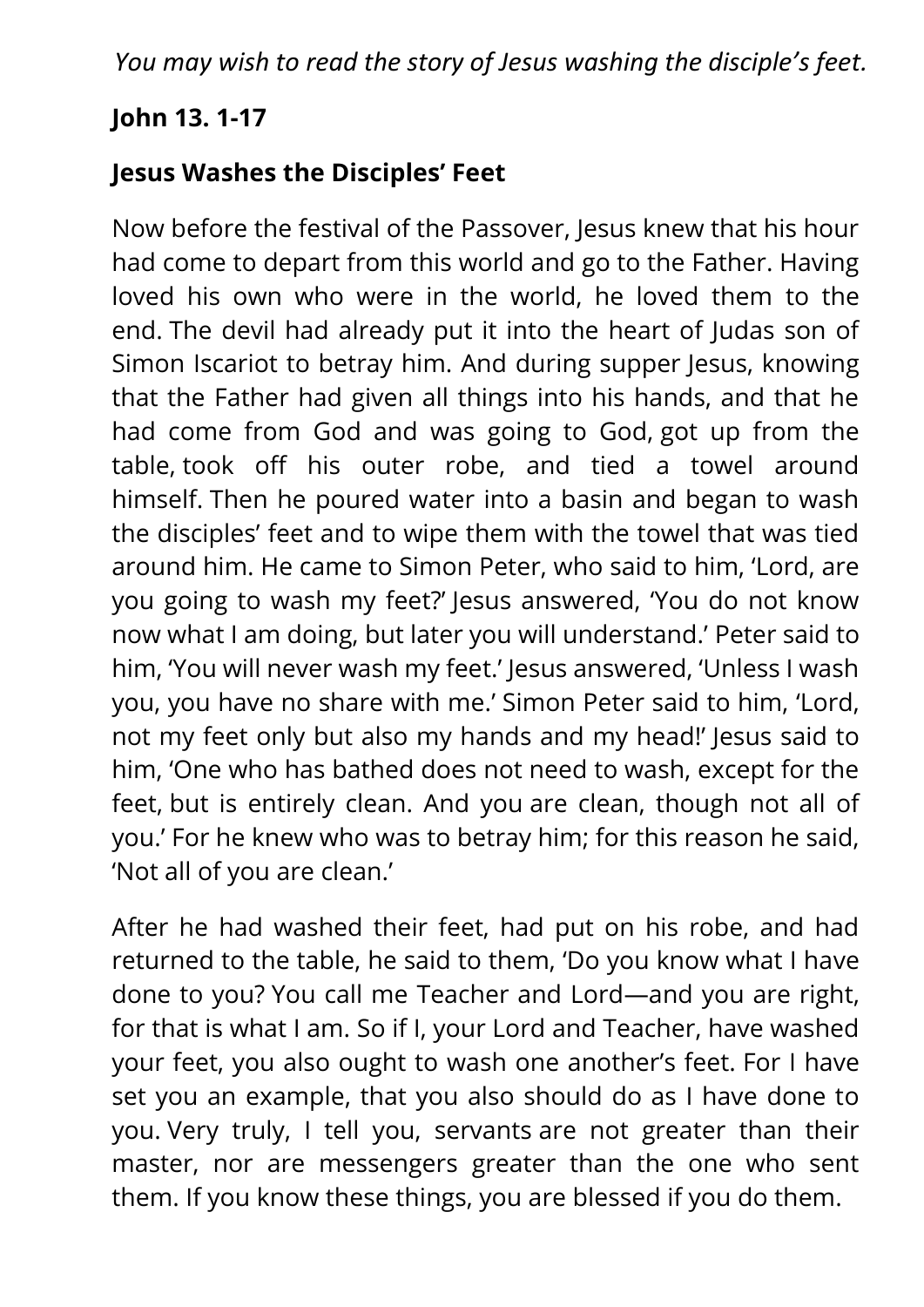## **Candle**



**Lent begins in the dimness of late winter and ends with the burst of bright spring. Jesus is, according to John's gospel, 'The Light of the World' and that Light insists: 'You are the light of the world. Don't be hiding under some bushel basket.'** 

- So where do you shine?
- How do you keep your light lit?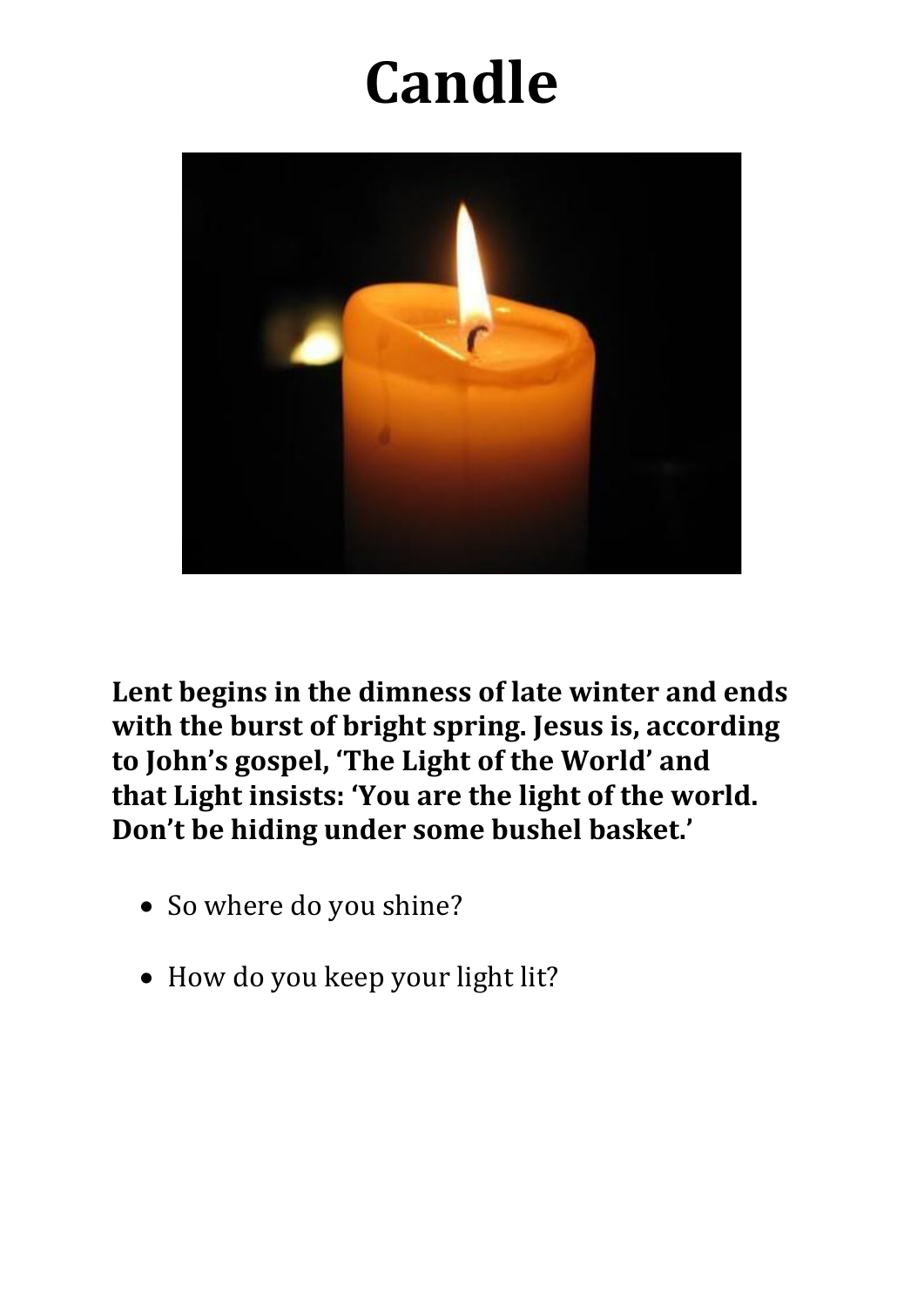#### **John 8.12-20**

#### **Jesus the Light of the World**

Again Jesus spoke to them, saying, 'I am the light of the world. Whoever follows me will never walk in darkness but will have the light of life.' Then the Pharisees said to him, 'You are testifying on your own behalf; your testimony is not valid.' Jesus answered, 'Even if I testify on my own behalf, my testimony is valid because I know where I have come from and where I am going, but you do not know where I come from or where I am going. You judge by human standards; I judge no one. Yet even if I do judge, my judgement is valid; for it is not I alone who judge, but I and the Father who sent me. In your law it is written that the testimony of two witnesses is valid. I testify on my own behalf, and the Father who sent me testifies on my behalf.' Then they said to him, 'Where is your Father?' Jesus answered, 'You know neither me nor my Father. If you knew me, you would know my Father also.' He spoke these words while he was teaching in the treasury of the temple, but no one arrested him, because his hour had not yet come.